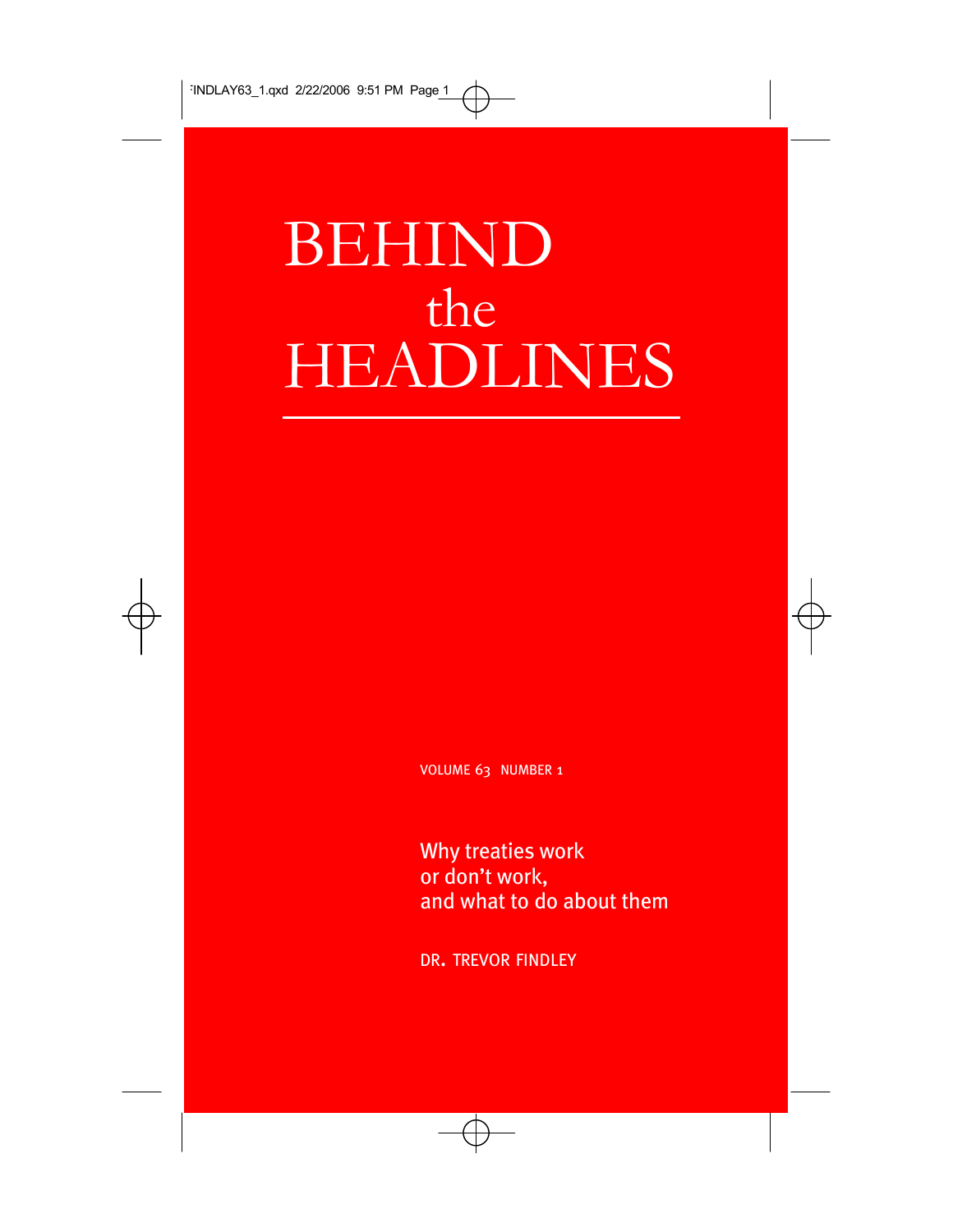Contributions on topical foreign policy, international affairs and global issues should be addressed to: *Behind the Headlines*, CIIA 205 Richmond Street West, Suite 302 Toronto, Canada M5V 1V3 Telephone: 416-977-9000 Facsimile: 416-977-7521 E-mail: mailbox@ciia.org Submissions, submitted by disk or email, with a minimum number of endnotes, must not exceed 7,000 words.

The mission of the Canadian Institute of International Affairs is to promote an understanding of international affairs and Canada's role in a changing world by providing interested Canadians with a non-partisan, nation-wide forum for informed discussion, analysis, and debate. The views expressed in *Behind the Headlines* are those of the authors.

© 2006 Canadian Institute of International Affairs

Published quarterly \$4.95 per single issue \$19.95 per year (Canadian addresses add 7% GST) GST Registration No. 10686 1610 RT

Date of issue – February 2006 ISSN 0005-7983 Publications Mail Registration No. 09880 Editor: Robert Johnstone

We acknowledge the financial support of the Government of Canada through the Publications Assistance Program towards our mailing costs.

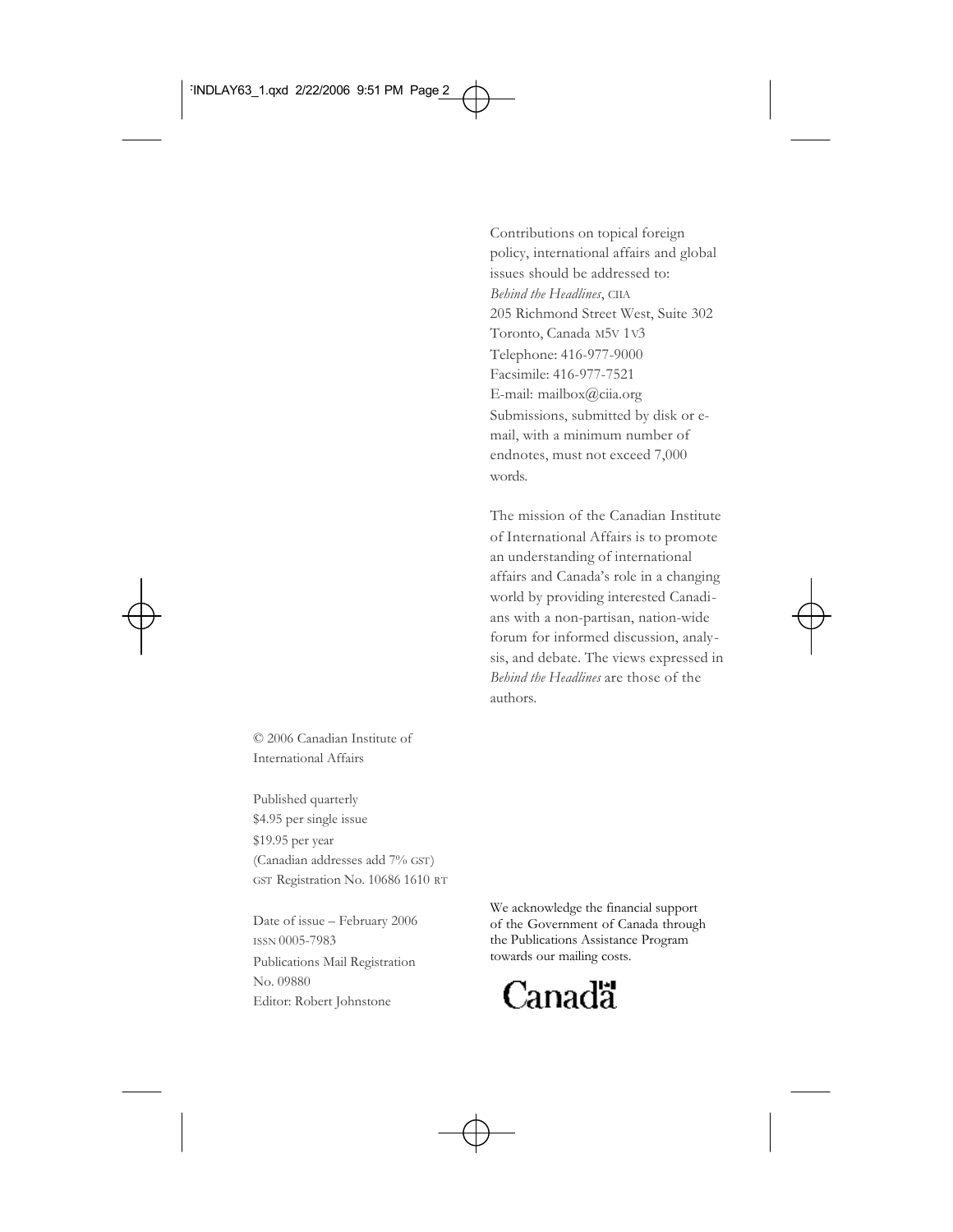Why treaties work or don't work, and what to do about them

DR. TREVOR FINDLAY

I t's a great pleasure for me to be here among a group that is fascinated by international politics, especially after a general election in which such issues barely rated a mention.

My topic is "Why treaties work or don't work, and what to do about them." Rather inelegant in English, I'm afraid. But the French version more than makes up for it with its mellifluous "Les traités : il y a ceux qui fonctionnent et ceux qui ne fonctionnent pas. Qu'en faire?"

The core treaties that I want to consider deal with so-called weapons of mass destruction (WMD): chemical, biological, nuclear, and radiological. I say "so-called" because lumping them together, when their physical and political effects are actually and potentially so different and so dependent on circumstance, obfuscates rather than enlightens. The term WMD has also become politicized in some quarters to mean weapons of mass destruction in the wrong hands. But, that said, it is a useful shorthand that I'm forced to use, along with everyone else.

In addition to WMD treaties, I'll consider other treaties that I am familiar with, by way of contrast, including those inside and outside the disarmament field.

## THE TREATY TRACK RECORD

When Barbara Darling, president of the CIIA's National Capital Branch, first approached me about the topic, she suggested that

*Trevor Findlay is Director of the Canadian Centre for Treaty Compliance, and Associate Professor, Norman Paterson School of International Affairs at Carleton University. This article is based on his presentation to the National Capital Branch of the CIIA on January 25, 2006.*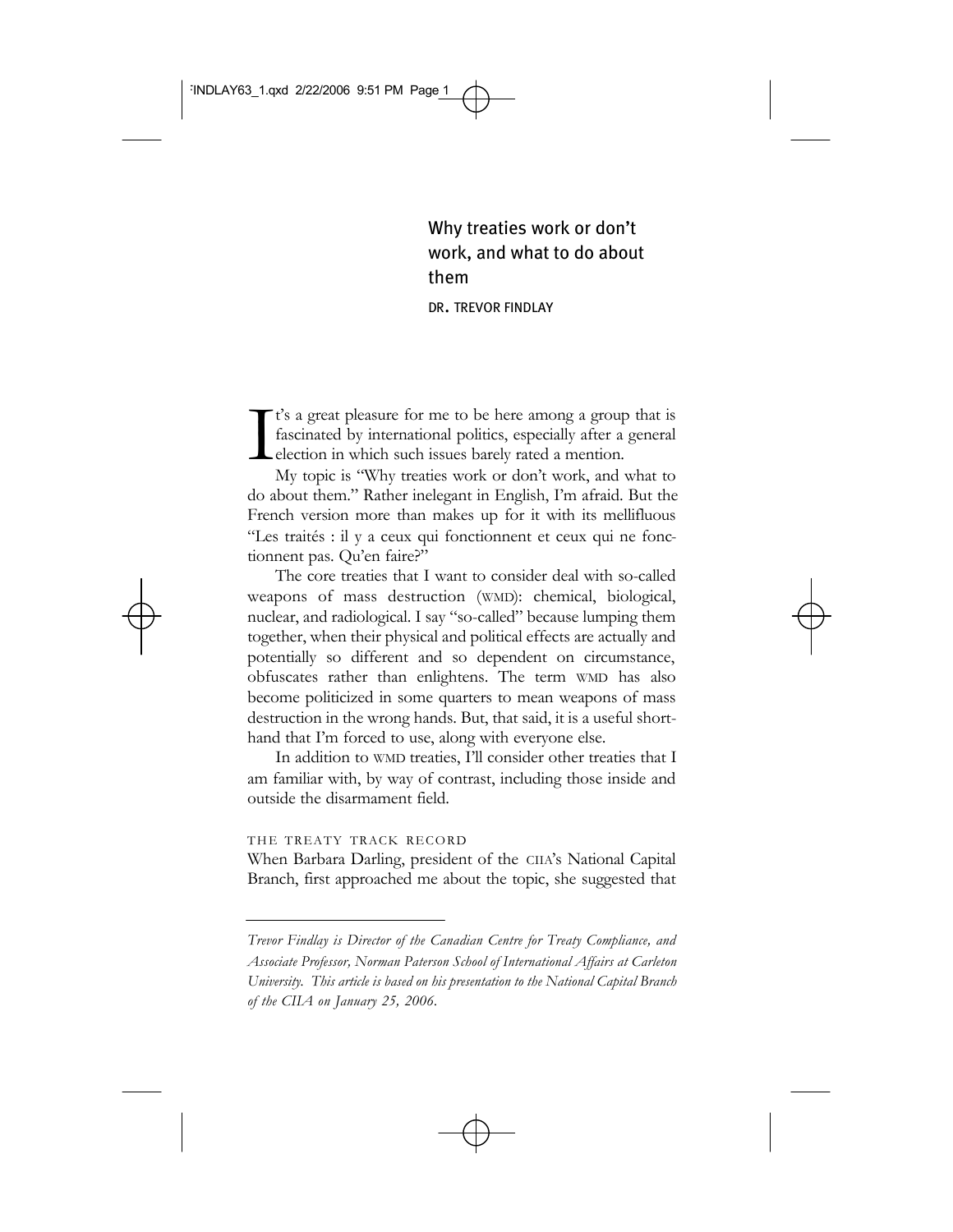I discuss why treaties don't work and what to do about them. But I felt that would not do justice to the situation: the vast majority of treaties—and hundreds of new ones are negotiated each year—do actually work. They are successfully implemented, the states parties comply fully with their obligations, and no one gives it a second thought. This is as true in the field of arms control, disarmament, and non-proliferation as in any other. In fact, it may be truer of this field than others.

Because disarmament treaties go to the heart of national and international security, states are wary of frivolously embarking on new ones that might constrain their options. When they do agree to negotiate, they do so intensely to ensure that they derive maximum flexibility for themselves and impose maximum constraints on others. Hence the sad litany of treaties that have never made it out of the Conference on Disarmament: the radiological weapons convention, the negative security assurances convention, and the fissile material cut-off agreement, not to mention a nuclear disarmament treaty. Those that do make it out by and large achieve large numbers of signatures and ratifications, sometimes approaching universality. They are, by and large, fully implemented. And the vast majority of states comply fully with their obligations.

But the flip side of the fact that states are so sensitive when it comes to negotiating and signing disarmament treaties is that when they are violated, there is, rightly, a great deal of angst.

While there has only ever been one known major violation of the 1972 Biological Weapons Convention (BWC), it was immensely disturbing. It turned out that the Soviet Union, at the very time it was signing the treaty, was planning a biological weapons research, development, and production program on a massive scale. We are still unsure of the details more than 15 years after the end of the Cold War.

There have now been four notable violations of the 1968 Nuclear Non-Proliferation Treaty (NPT). They are all highly alarming, involving as they do Iraq, North Korea, Iran, and Libya.

#### WHY DO TREATIES WORK?

So the general question arises: when treaties work, why do they work? The short answer is that they embody a norm, an aspiration,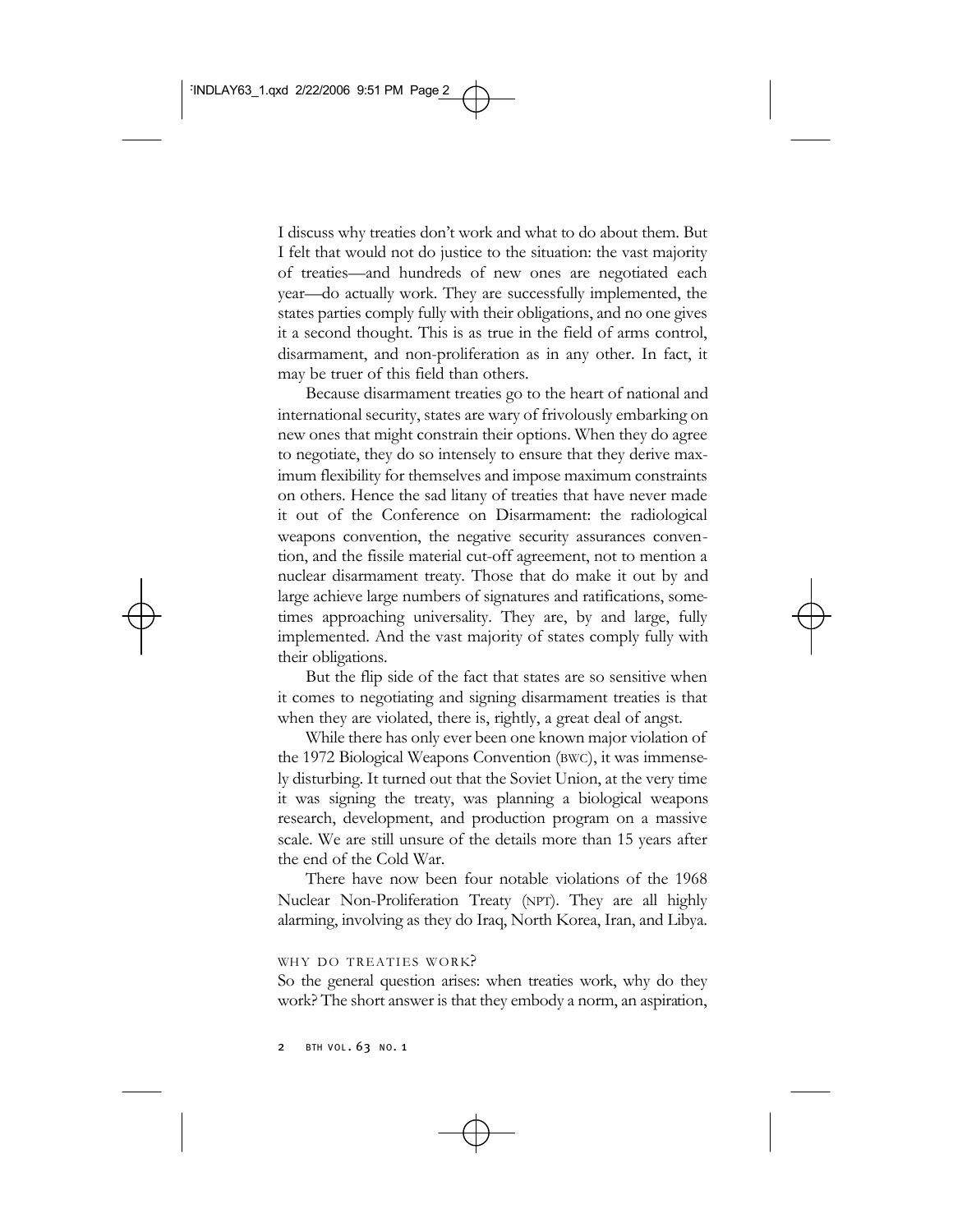a settlement that is valued by all of the parties. The treaty has been well constructed to reflect these elements, the states that become party are happy with the outcome, and there are no incentives to defect from the agreement. The best example of this phenomenon that I can think of is the Ottawa Convention on land mines. It embodies the special mix of aspirations of all those who inspired it, notably the International Campaign to Ban Landmines and states parties such as Canada, Belgium, and Norway. It is geared to deal not just with disarmament but with humanitarian and quasi-development issues, such as demining. Its focus on capacity building and technical assistance has given it a constituency among developing countries that other disarmament agreements lack. This has not insulated it entirely from violations—Uganda almost certainly has violated it—but it has surrounded the treaty with a hugely supportive cocoon of states and civil society in genuine partnership.

Another reason why treaties work is that their goals are simply expressed, or at least readily identifiable, and their achievements are measurable. An effective monitoring and verification system can be of enormous help here, providing confidence to all states parties that there are no free riders and that non-compliance will not threaten them.

One of the most successful environmental treaties of our time is the Montreal Protocol, which seeks to close the hole in the ozone layer caused by the release of chlorofluorocarbons (CFCs) into the atmosphere. The ban on CFCs was relatively simple to envisage, it could be technically monitored with relative ease, developed and developing countries were subject to the same requirements, and there would be clear evidence that the treaty was working if the ozone hole started to close. It is.

Compare this with the Kyoto Protocol, which is based on inexact science (although it is getting better all the time), where monitoring and verification is at a pioneering stage and something of a technical nightmare, and where different parties have wildly differing obligations and are choosing different routes to compliance. Hence we have a situation where two of the largest emitters of greenhouse gases—Australia and the United States have stayed out of the protocol (scandalously, in my view), while others were relieved of any reduction targets (notably China,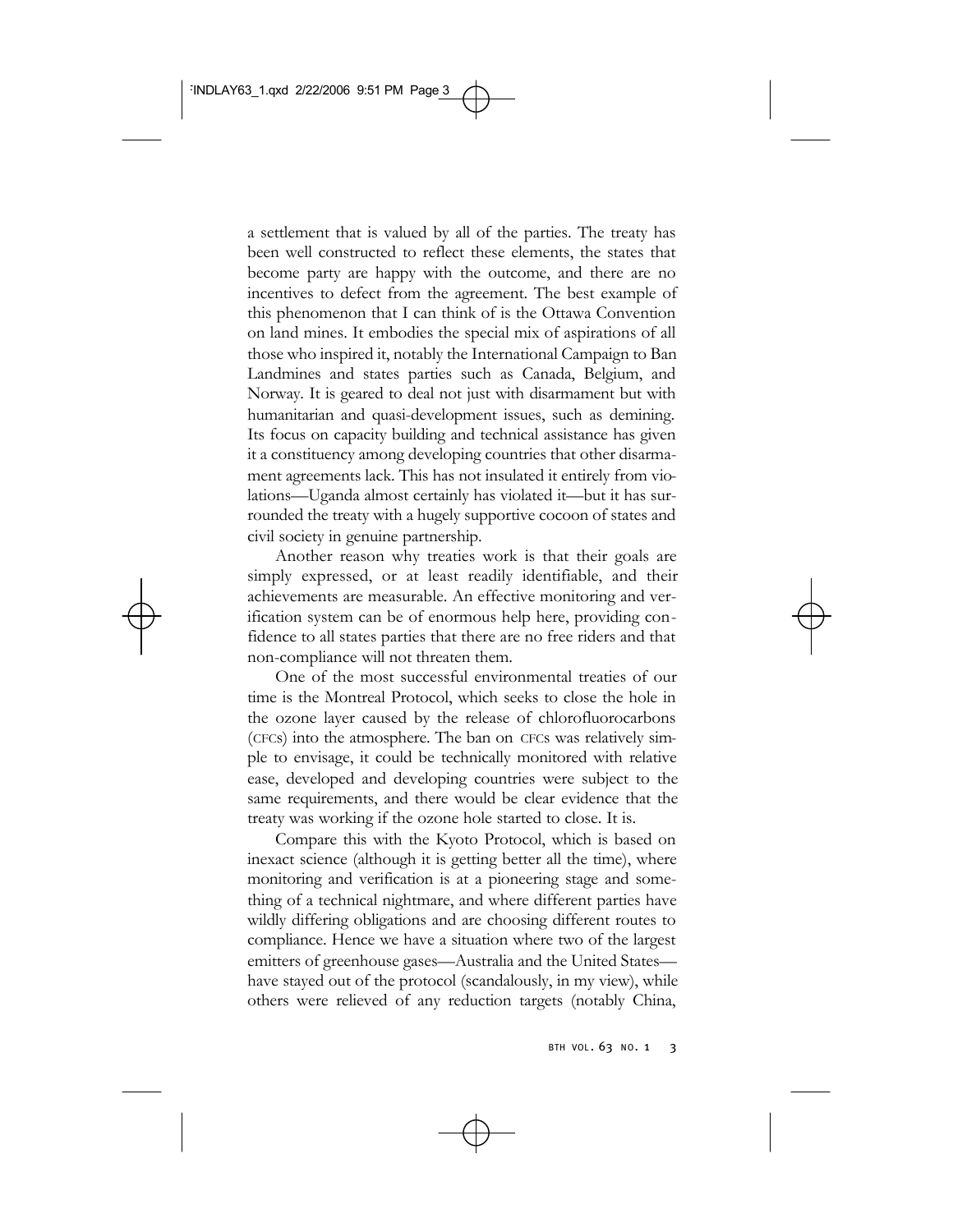India, and Brazil), while still others like Canada are parties but are increasing rather than cutting their emissions. Kyoto has a verification system that is a work-in-progress, that is being constantly adjusted to catch up with the science, and that therefore is not conducive to readily creating confidence.

# WHY TREATIES DON'T WORK

Let me turn now to why treaties don't work, much of which is implied by what I have just said.

First, the aspirational argument about treaty success is somewhat glib. In the real world, many states join treaties not because of aspirations for a more orderly, better world or because they have a burning desire to tackle a particular international issue by such means but because universality is expected. For some states it is simply a matter of joining the queue at United Nations headquarters on the day the treaty is opened for signature in order to demonstrate their multilateral bona fides.

Others are enticed into treaties for side benefits that have nothing to do with the core treaty aspirations—indeed, such benefits may even run counter to core treaty aspirations. One of the "side benefits" of the NPT that has come to threaten the treaty itself is its deification of the supposed "inalienable right to the peaceful uses of nuclear energy." Combined with the short-sightedness of the Atoms for Peace Program and its Soviet equivalent, this provision exposed far more individuals, organizations, and nations to the technologies for producing nuclear weapons than would have been exposed in the natural scheme of things. And it put an official, multilateral stamp on such programs by involving the International Atomic Energy Agency (IAEA) in the process.

Add the NPT provision that allows any state party to withdraw on just three months' notice, without having to return any of the materials or technologies it has received under peaceful assistance programs, and you have a recipe for states to acquire the full nuclear fuel cycle and defect from the treaty by, in essence, declaring themselves to be nuclear-weapons states overnight. This is the route that Iraq, Iran, Libya, and North Korea were all seeking to follow. But for many states this provision was a necessary part of the bargain for joining the NPT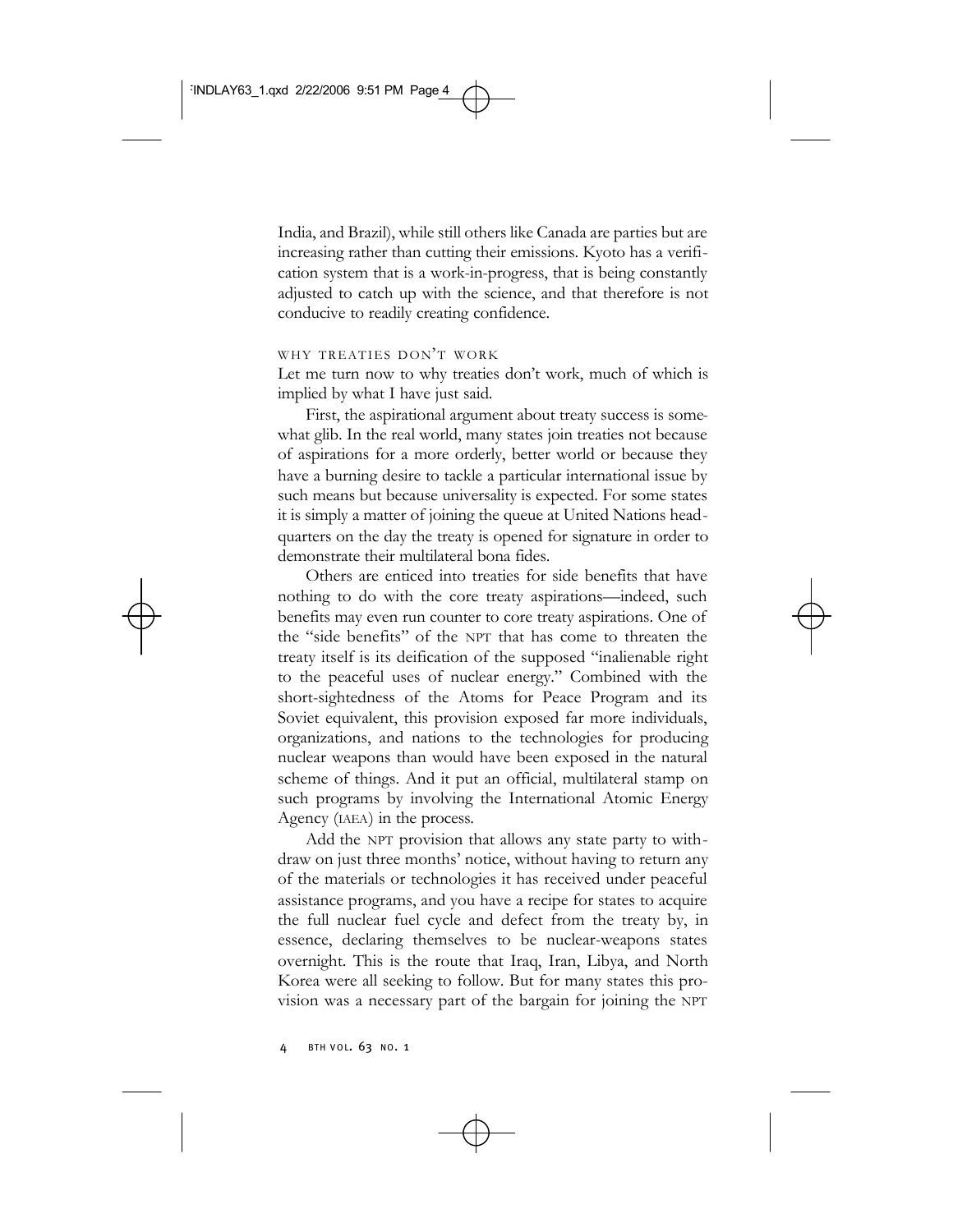and it has helped ensure the treaty's overall success, and now it is difficult to deny states this "right" retroactively.

Some states are cajoled by their friends or allies into joining treaties. Their hearts aren't really in it. This is probably what happened in the case of North Korea, which joined the NPT late, presumably eventually giving in to pressure from China and Russia. It then proceeded to delay the signing of a comprehensive safeguards agreement with the IAEA. When it finally did sign, its contrived declarations revealed its non-compliance. None of this should have been surprising, given the circumstances of its accession to the treaty. Presumably Iran under the shah was pressured by the United States to join the NPT when its preference, too, would have been to stay out.

A second significant reason for treaty failure is that treaties are badly crafted. They provide wiggle room for states seeking to avoid compliance or to keep their options open. The NPT is a prime example. While treaties are clearly a product of their time and hindsight is a wonderful thing, it was apparent even in 1968, when the NPT was negotiated, that it was storing up trouble for the future.

One problem was the nature of the grand bargains embodied in the instrument. In return for eternally forswearing the right to have nuclear weapons, the non-nuclear-weapons states got a curmudgeonly undertaking from the nuclear-weapons states in article VI to just "pursue negotiations in good faith on effective measures relating to cessation of the nuclear arms race at an early date and to nuclear disarmament." The vagueness and unfairness of this deal have continued to haunt the treaty, to the extent that the last review conference in May 2005 collapsed largely because of it.

A third reason for the failure of treaties is the absence or weakness of verification provisions. The NPT, even at the time of its drafting, was recognized as having a relatively benign approach toward the possibility that the treaty would be violated—especially given the stakes involved. Hence the verification system established was mechanistic, under-resourced, and relatively trusting of states parties' good intentions. Even perspicacious provisions—such as the possibility of "special inspections," essentially challenge inspections, in case of suspected non-compliance—were not utilized.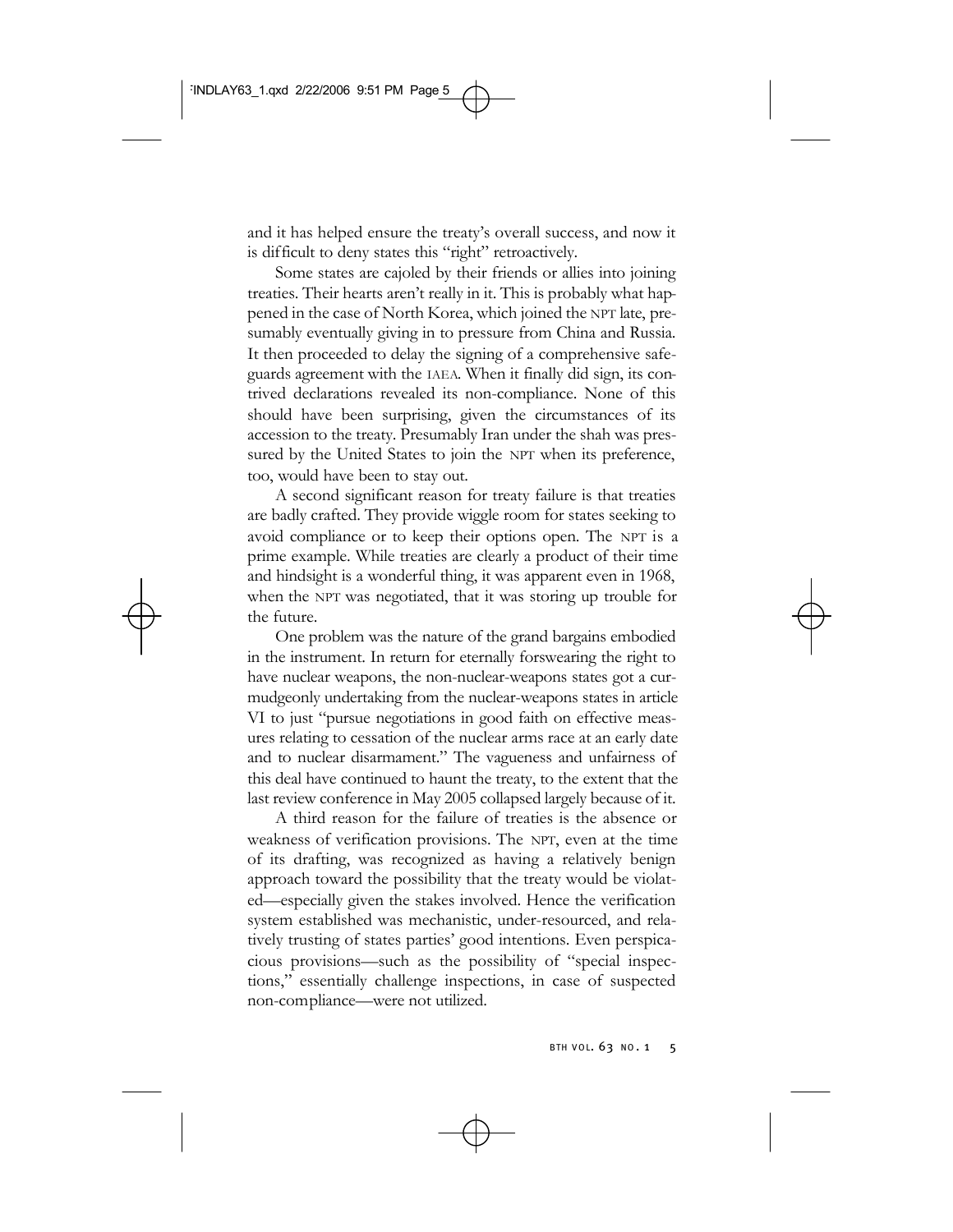Moreover, instead of creating a new, independent verification agency to monitor treaty compliance, the NPT entrusted the job to the International Atomic Energy Agency. This body had been established prior to the NPT not to detect would-be nuclearweapons states but to promote the global use of atomic energy. One can almost see the split personality leaping from the treaty text. It was not just that the two principal roles of the IAEA were in some respects contradictory, but there emerged a constant battle over resources for the two roles. This ended up with verification spending being pegged to spending on promoting peaceful uses, and with verification being subsidized through voluntary donations by the US and others to get around the intra-agency funding logjam.

Neither the drafters of the NPT nor the members of the IAEA were interested in more intrusive, elaborate, and costly safeguards. This was particularly so as the agency had three members that were to become the three NPT holdouts—India, Pakistan, and Israel—which had no interest in seeing the safeguards role of the agency enhanced, lest it be applied to them. But not even the Soviet Union and the United States, which along with the United Kingdom had produced the initial draft of the NPT, were interested in stronger safeguards at the time. The assumption was, one can imagine, that the Soviets would be expected to keep the Eastern Europeans and the rest of the Communist world away from nuclear acquisition while the US would keep an eye on West Germany and Japan. Together they would monitor the developing world—as they actually did in the case of South Africa, for instance.

A fourth reason for treaty failure is the lulling effect that the absence of exposed non-compliance can have and the natural tendency of bureaucracies to ossify over time if left to their own devices. The IAEA thus came to assume the role of auditors and accountants rather than of verifiers. The agency examined declarations of fissionable materials and related installations, carried out on-site inspections to confirm the veracity of such declarations, and then issued a statement to the effect that there was no evidence of diversion of materials or facilities to non-peaceful purposes. What the agency did not do, despite the fact that it could have, was to look over the wall at the declared facilities to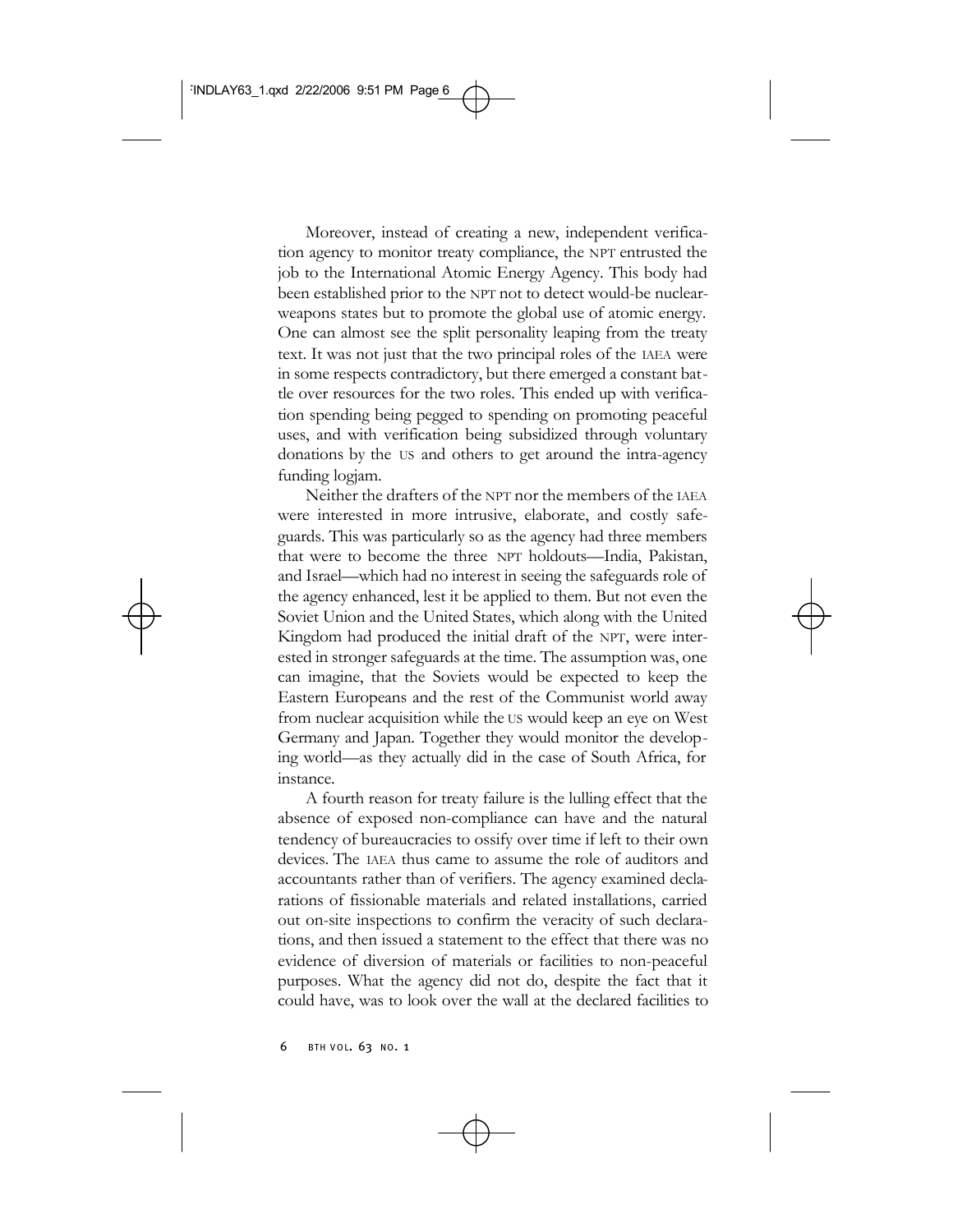see what was on the other side. When it finally did so, in Iraq (although this was a berm rather than a wall), it was horrified to see a duplicate nuclear facility dedicated to nuclear weapons purposes on the other side.

A fifth reason for treaty failure is the lack of sturdy compliance mechanisms: that is, arrangements to deal with cases of non-compliance when they are detected. Almost all treaties may be faulted in this respect. Compliance is one of the great underattended subjects in treaty making. This is presumably because the negotiating states never want to themselves be subject to measures such as sanctions but also because of wishful thinking on the part of treaty-makers who believe that their beautifully crafted document, with its elaborate verification provisions, will automatically be complied with. The reaction to non-compliance thus tends to be ad hoc, rather than systematic. This gives no guide to potential violators about what to expect and therefore robs the system of a certain degree of deterrent power. It also causes confusion among those faced with dealing with noncompliance. (It should be noted, though, that sometimes such uncertainty—or, put in another way, flexibility—may be an advantage, permitting creative solutions to otherwise intractable non-compliance problems.)

Let me take one more specific example of a problematic treaty in the WMD pantheon, the Biological Weapons Convention. At the time it was negotiated, it was felt by the United States, in the person of President Richard Nixon, that biological weapons were militarily unpromising and so morally repugnant that violations of the treaty were unlikely. Thus a verification system was not required; moreover, even if it were, it would be too difficult to negotiate with the secretive Soviets. Better to have a quick and loose treaty and move on to the much more militarily significant problem of chemical weapons. The treaty we ended up with thus has no monitoring or verification system whatsoever, and its compliance provisions consist of the possibility of convening an emergency meeting of states parties to consider an alleged violation. Attempts by the states parties over several decades to establish such a verification system, somewhat along the lines of the Chemical Weapons Convention (CWC) although less elaborate than that for the CWC, were aborted in 2002 by the United States.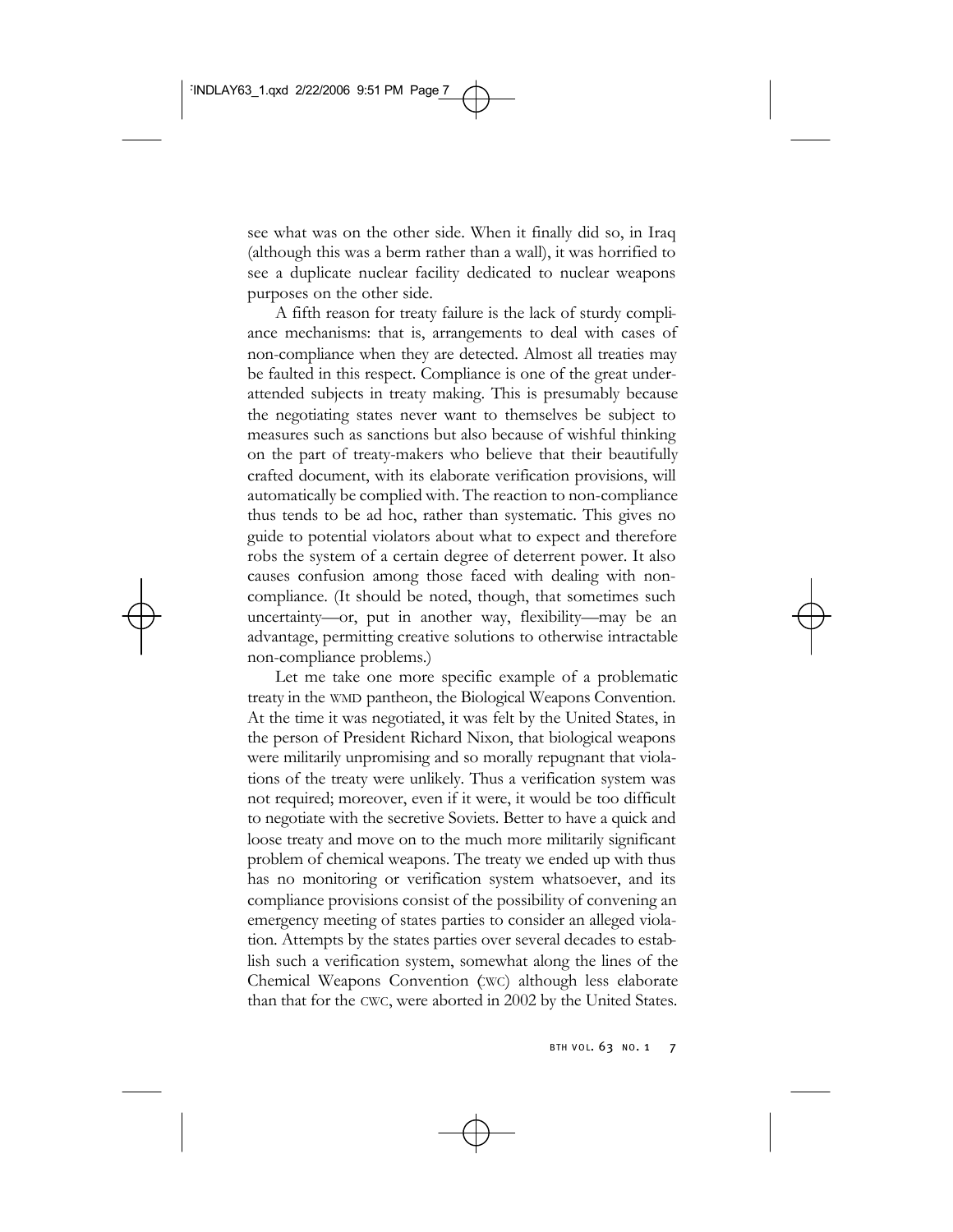The Bush administration argued that the BWC was essentially unverifiable, a view disputed by most other states, notably the Americans' close ally the UK. They also argued that it risked having a negative, rather than positive, impact on US security. The underlying reason, it is surmised, was that the lucrative US biotechnology industry, unlike the US chemical industry, did not want to be burdened with the cost and trouble of verification and the risk, however slight, of espionage, while the US Defense Department did not want international scrutiny of its biodefence programs, which skirt close to the ban on the production of biological weapons agents, if not actually contravening it. Hence we have a treaty that bans one of the three types of WMD, made out in some quarters to be the most heinous of all, without a verification and compliance system.

## WHAT TO DO ABOUT IT

So the question arises: What is to be done about treaties in the WMD field that are not working well and that are suffering noncompliance problems or at risk of doing so? Some of the answer is better implementation of existing instruments, some involves amending or adding to existing treaties, always a fraught and slow exercise (except when disaster strikes and political momentum suddenly emerges), and some involves supplementing the system with non-treaty mechanisms and arrangements. I'll focus on the BWC and the NPT.

Repairing the BWC is the easiest improvement to imagine and the hardest to accomplish. The treaty needs a multilateral verification and compliance system. If the almost completed draft verification protocol that was so unceremoniously dumped in 2002 is no longer possible, then a new protocol should at least comprise the following elements:

> **1)** A mechanism for verifying allegations of use of biological weapons, involving for instance co-operation with the World Health Organization and utilizing an existing mechanism available to the UN Secretary-General on his own cognizance or at the request of the General Assembly or Security Council, to investigate allegations of chemical and biological weapons use.

> **2)** A treaty secretariat to promote the treaty, keep track of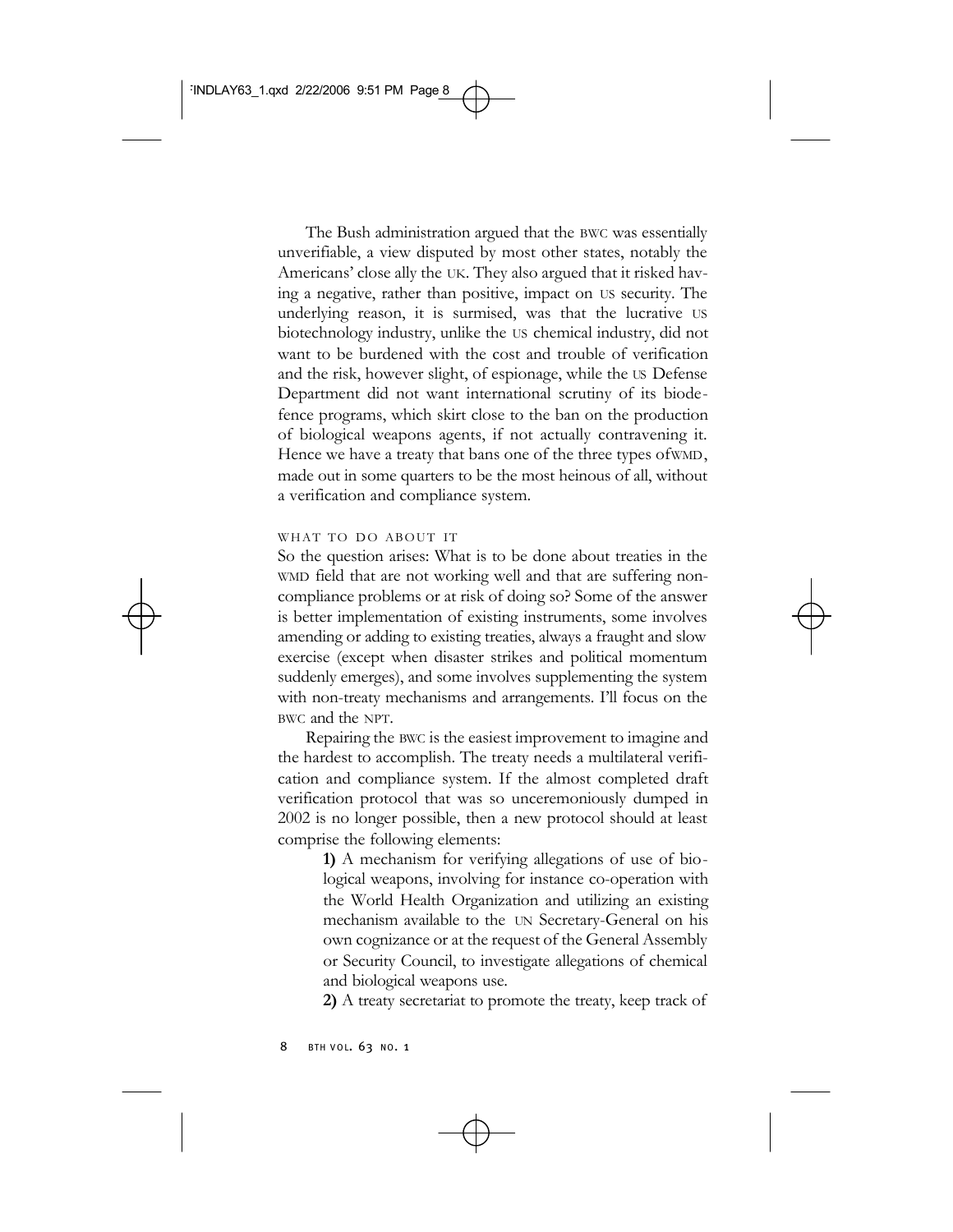annual voluntary declarations made by states about BWrelevant activities, and act as a clearinghouse for BW nonproliferation information.

**3)** Annual compulsory state declarations.

**4)** A treaty compliance forum that meets regularly to assess the state of the treaty.

Fixing the NPT, unlike improvements to the BWC, is well in train. Here it will be more a case of applying the new tools available and pursuing additional steps. Following the discovery after the first Gulf War that Iraq had come closer to the bomb than anyone had imagined, there has been a determined effort to strengthen nuclear safeguards. The IAEA concluded after the Iraq and North Korean cases that it could take significant steps to improve safeguards under its existing legal authority and proceeded to do so, including insisting on more complete information from states about their nuclear activities. As for the steps it felt it could not take, the agency enjoined states to give it extra powers, which they did by negotiating an Additional Protocol to the existing comprehensive nuclear safeguards agreements with the agency.

The Protocol essentially requires states to provide cradle-tograve information on their nuclear activities to the IAEA, from uranium mining to waste management. It permits the agency to use advanced detection technologies, the value of which was proved in Iraq, such as wide-area environmental sampling. And it gives the agency much more intrusive inspection rights if it suspects nefarious activities anywhere on the territory of a state party.

The catch is—and again we are back to treaties—that such additional protocols are voluntary. The IAEA is applying a great deal of pressure, including through regional conclaves, to push universality of the protocol. It is notable that Iran, under pressure, has agreed to act as if it had an Additional Protocol in force.

In my judgement, if the Additional Protocol had been in force for all NPT parties 20 years ago, we would not have been faced with the surprise violations perpetrated by Iraq, North Korea, Libya, and Iran. Either they would have been detected earlier, or these countries would have been deterred from noncompliance in the first place, or they would have withdrawn from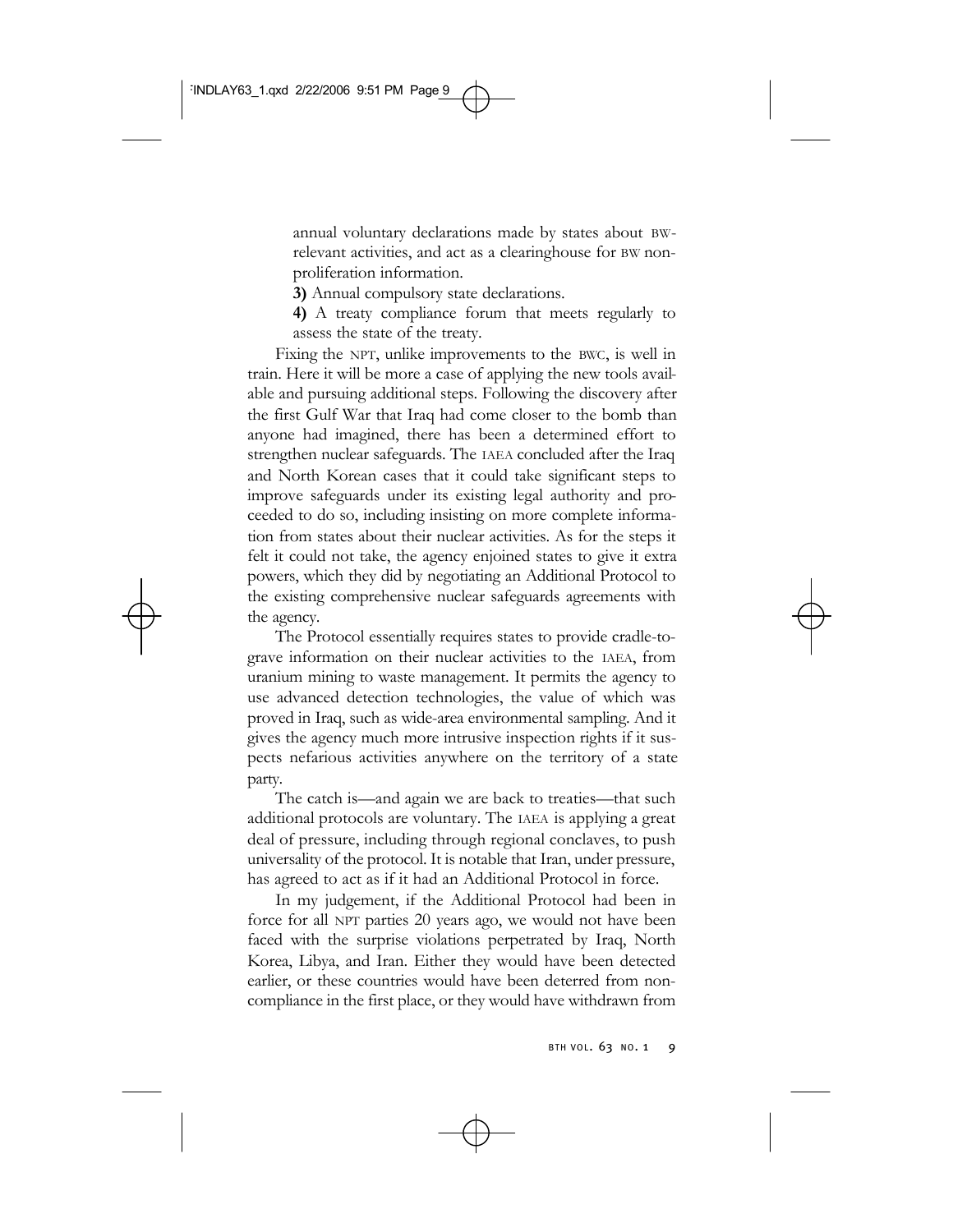the treaty. Paradoxically, the current crisis over Iran has arisen in part because the agency has pursued its new powers more assiduously in that case. By agreeing to abide by the Additional Protocol, Iran has been obliged to reveal more information than it would have liked to, which in turn has led to further incriminating questions and more intrusive on-site inspections.

The agency's new powers have also shown up additional non-compliance issues in Egypt, South Korea, and Taiwan. Here is one of the paradoxes of verification: the better it is, the more non-compliance questions will arise, mostly resolvable as inadvertent or technical violations perhaps, but at least initially troublesome.

So what remains to be done to strengthen the NPT and its verification?

> **1)** The NPT needs an emergency consultation mechanism of its own outside the IAEA. Currently there is no mechanism to call the treaty parties together. They meet only at review conferences, and the lack of a mechanism devolves responsibility to the IAEA, which contains three anti-NPT states.

> **2)** The Additional Protocol should become the gold standard for IAEA safeguards. In other words, the IAEA needs to decide to make it compulsory, not voluntary.

> **3)** There should be an immediate ban on all new facilities for enriching uranium or separating plutonium while a system to ensure guaranteed supply of such materials for peaceful purposes to all states in good standing is established. The US and Russia have already offered nuclear material for this "nuclear bank" under IAEA auspices.

Numerous measures outside the formal NPT treaty regime can and should be taken to bolster the chances of success. For too long—and the United States is to be applauded for helping to turn this attitude around—there has been an assumption that worthwhile non-proliferation activity can occur only under the NPT. The US and others have demonstrated that this is far from so.

> **1)** Further inducements and assistance should be given to states to help them comply with Security Council Resolution 1540. Adopted in April 2003 under Chapter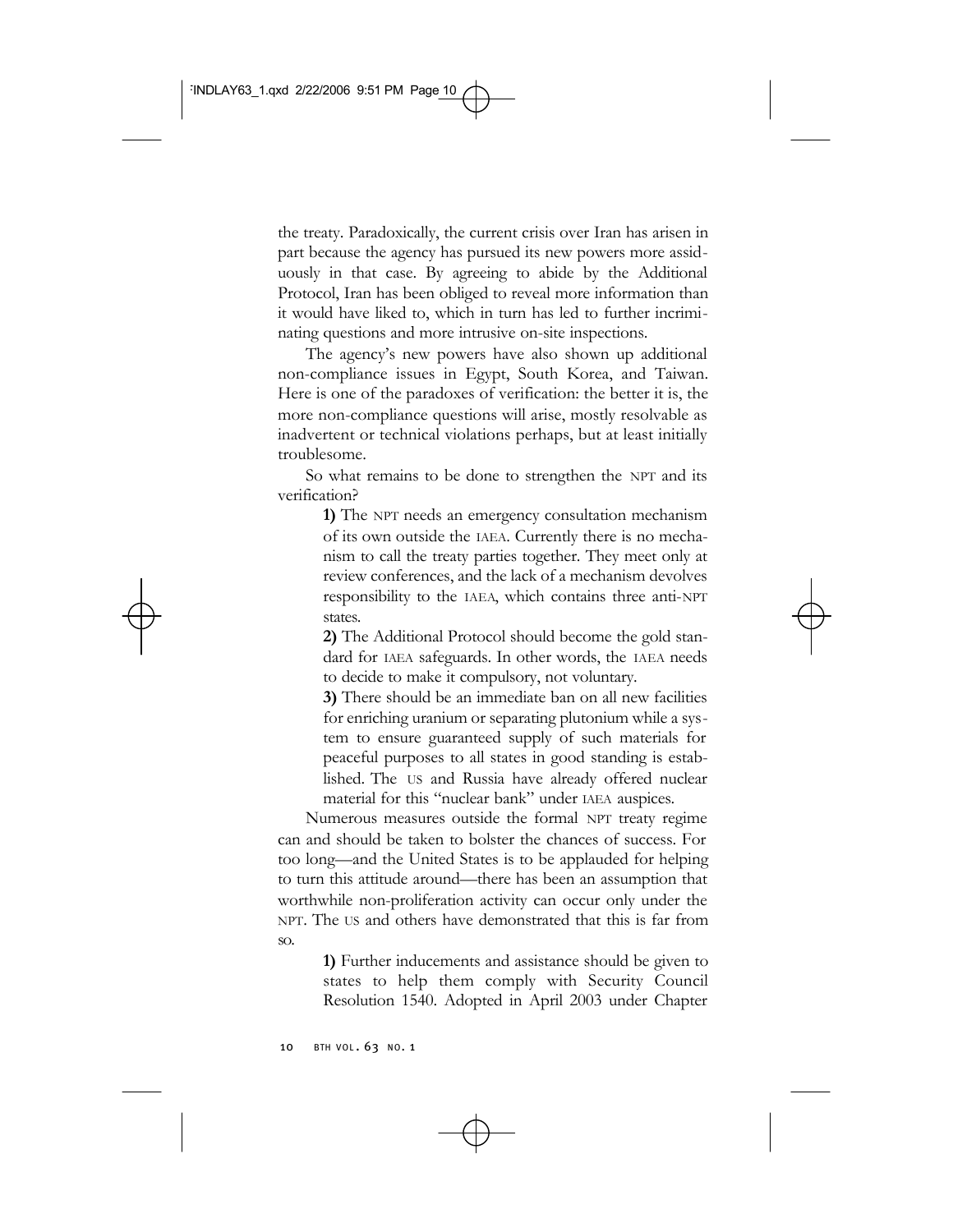VII of the UN Charter, it obliges all states to establish domestic measures to prevent terrorists acquiring WMD or their components. This includes criminalizing such activities. It is amazing that many states until recently had inadequate domestic prohibitions or none at all on their citizens dealing with WMD or their components. This was a great gap in international control that is at last being attended to.

**2)** Further efforts and funding should be devoted to securing the still vastly unsecured stockpiles of fissionable material, tactical nuclear weapons, and nuclear facilities in Russia. They represent one of the greatest security dangers of our time: terrorists can still, today, gain relatively easy access to the key component of nuclear weapons, fissionable material, from poorly secured nuclear facilities and stockpiles in Russia. Massive funding has gone into the US Cooperative Threat Reduction Program, but it has been hampered by political and legal hurdles on the US side and Soviet-style secrecy and bureaucracy on the Russian side. The G8 countries, Canada included, have belatedly begun contributing to this effort, but more needs to be done, more quickly. Terrorists are not going to wait until the last gram of fissionable material is secured.

**3)** Further and faster efforts should also be made to repatriate highly enriched uranium (HEU) from research reactors spread around the globe as a result of the Atoms for Peace Program and its Soviet equivalent. This task has been proceeding apace thanks to the US, Russia, and the IAEA. Most recently a significant amount of HEU was airlifted in tight security at night from a university reactor in the middle of Prague, in the Czech Republic, to storage and disposal in Russia. But countries from the Democratic Republic of the Congo to South Vietnam received such reactors and materials.

More generically, a proposal that has recently been developed by my Centre would see the preservation in some form of the human and material capacities and the institutional memory of the UN Monitoring, Verification and Inspection Commission (UNMOVIC). As you may know, this body, which conducted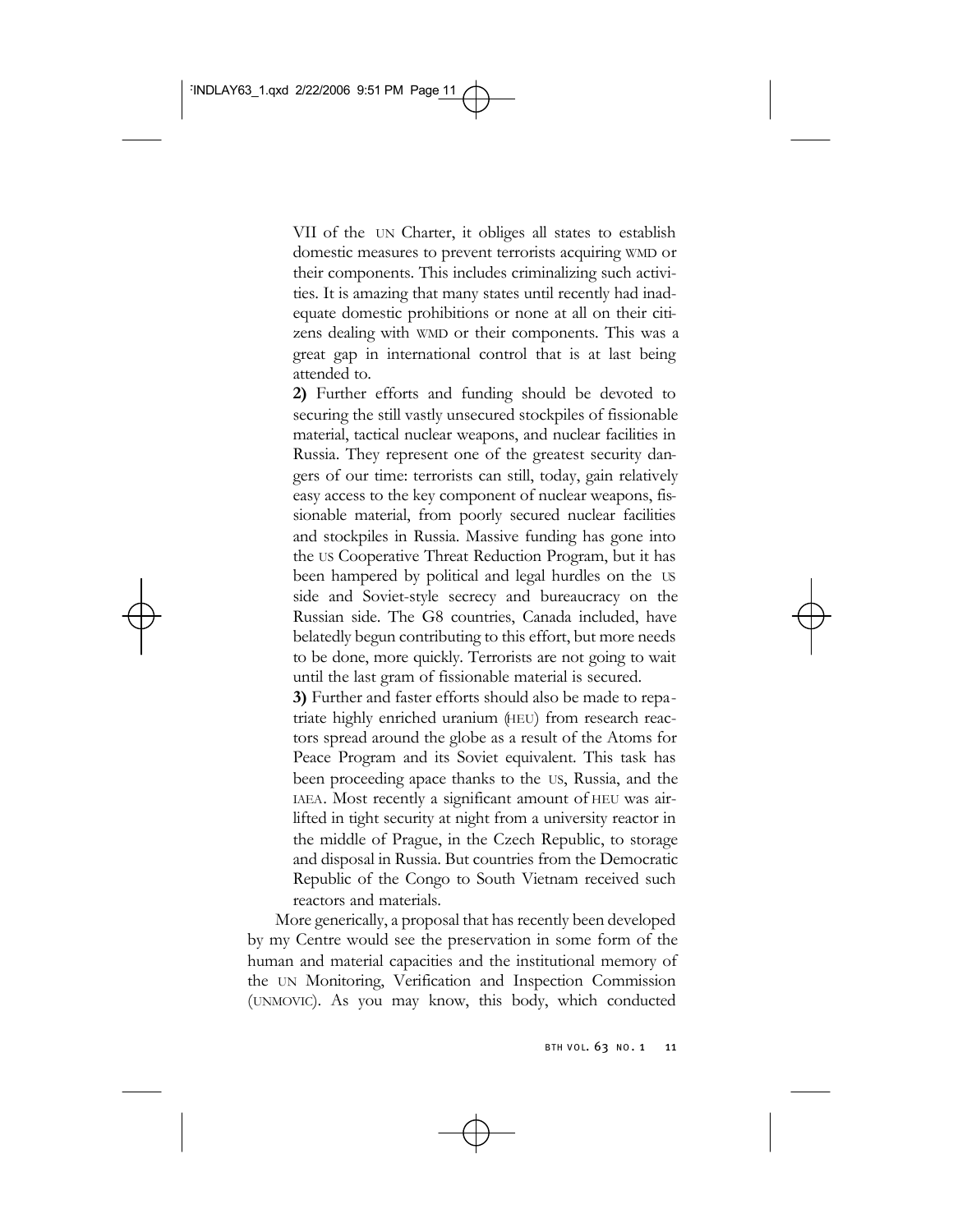inspections in Iraq until its withdrawal in March 2003, still exists in New York, it still has a large technical staff, and much of its rostered inspectorate and equipment remains available. It would be a great pity if this international resource, gained at such expense over many years, were allowed to atrophy. Our study recommends that it be preserved in the form of a core standing body at UN headquarters, with additional capacities on call. Notably this would include an inspectorate subject to continuous training, prearranged logistics and analytical laboratories, and arrangements with states to provide specialized resources such as medical teams and transport.

On the compliance issue—and I would say this, wouldn't I much more work needs to be done on how non-compliance should be handled. Canada has itself floated the idea of developing, in advance, a more sophisticated compliance strategy comprising a menu of various tools and measures. This would include capacity building and assistance to states in inadvertent non-compliance, face-saving measures for states seeking them, and more punitive measures for the holdouts. For instance, the idea of smart sanctions, currently being touted for application to Iran's leaders, merits attention. But it is not clear what they should be or how effective they would be. It would seem much better to study and provide for these outside the context of the immediate crisis rather than wait until it is upon us. To do it so late again robs the measures of their deterrent value.

#### WHAT CAN AND SHOULD CANADA DO?

Canada is already doing a great deal in this area that is unknown and unheralded, although of course it can always do more.

First, Canada is chairing a panel of experts at the UN that will meet for the first time in February to review the state of verification and the UN role. Canada is determined to promote not just improved verification tools and systems but also improved compliance mechanisms, long the most neglected part of treaty making.

Second, Canada is promoting several of the ideas I have just outlined, including the idea of an NPT secretariat and compulsory annual reporting by all NPT states parties of their treaty-relevant undertakings. Canada has strongly supported and contributed to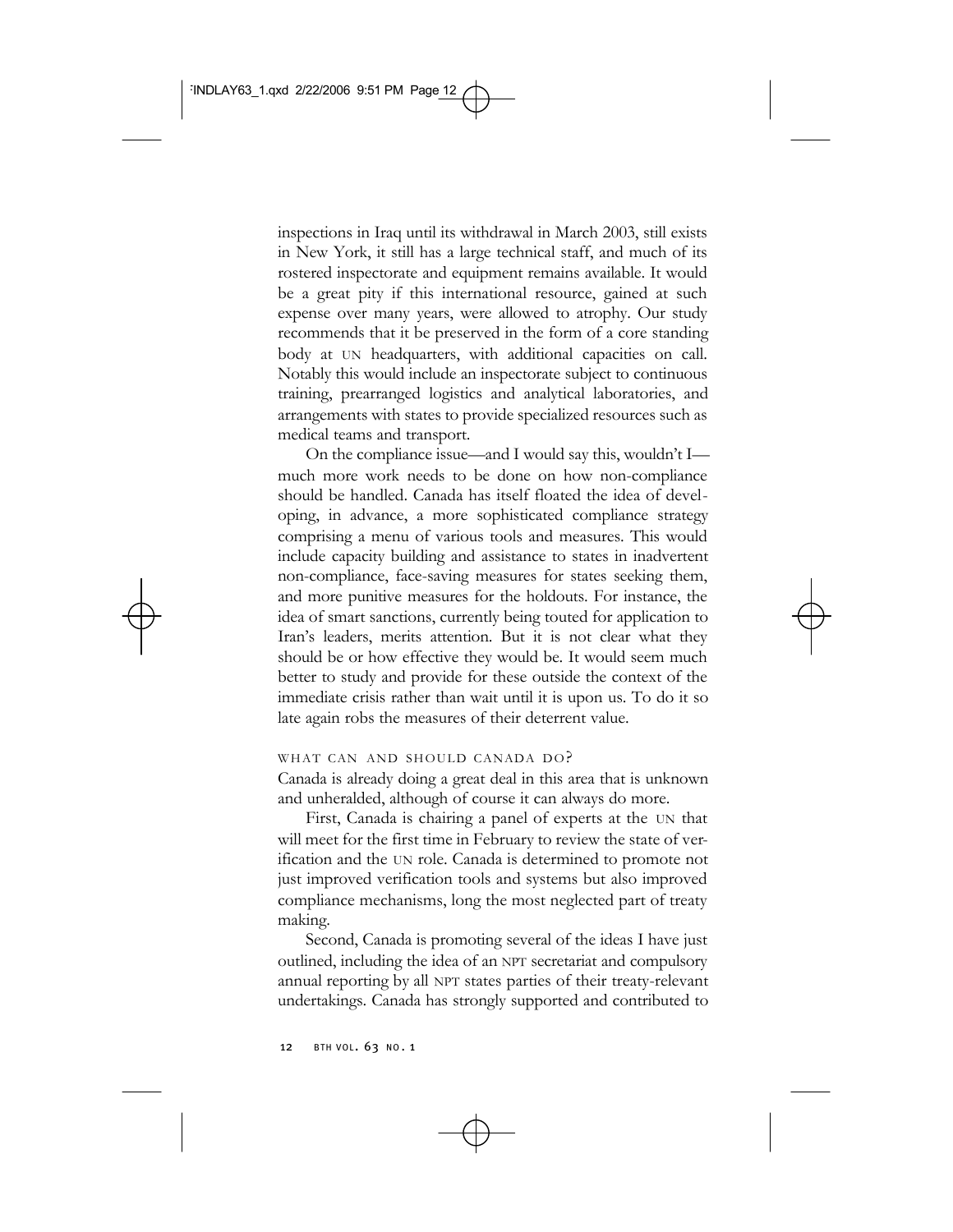the development of the Additional Protocol and now of integrated safeguards. But Canada could be more vocal and supportive of new initiatives, such as those on biological weapons verification and in respect of preserving UNMOVIC.

If I may be allowed to voice a criticism of one Canadian policy, it would be that Canada's recent decision to relax restrictions on nuclear co-operation with India is a mistake. Along with similar decisions by the US and the UK, it gives the impression that a state like India can berate and repeatedly seek to undermine a treaty, as well as violate bilateral nuclear agreements with other states (notably one with Canada), and then be welcomed into the non-proliferation fold with few costs or consequences. While in principle doing a deal with India to bring it into the non-proliferation regime is worthwhile, the price should have been higher, not least having India sign and ratify the Comprehensive Nuclear Test Ban Treaty (CTBT) and support a cut-off of fissionable material for weapons purposes. Washington was in no position to press India on the CTBT, but Canada and the UK, both CTBT parties, were.

Finally, Canada needs to devote more expertise and more funding to the arms control and non-proliferation areas to retrieve the reputation it used to have. In much the way that it is riding on past glory in respect of peacekeeping, it is also doing so in respect of treaty verification and compliance issues. Foreign Affairs Canada used to have a research and policy-making capacity in this area that was second to none internationally. When it puts its mind to it and devotes the requisite resources, Canada can do wonders, as the Ottawa land mines convention and the human security agenda attest. I'll leave it up to you as Canadians to decide whether the new government of Canada is likely to be interested in pursuing any of these initiatives.

#### CONCLUSION

In conclusion, the measures I have proposed—and there are many more where they come from—would strengthen treaty provisions, bolster verification, provide better early warning, and help deter and sanction transgressors. There is a catch to all this, of course. They will not, in the end, work against a determined non-complier like Iran or North Korea. But I would argue that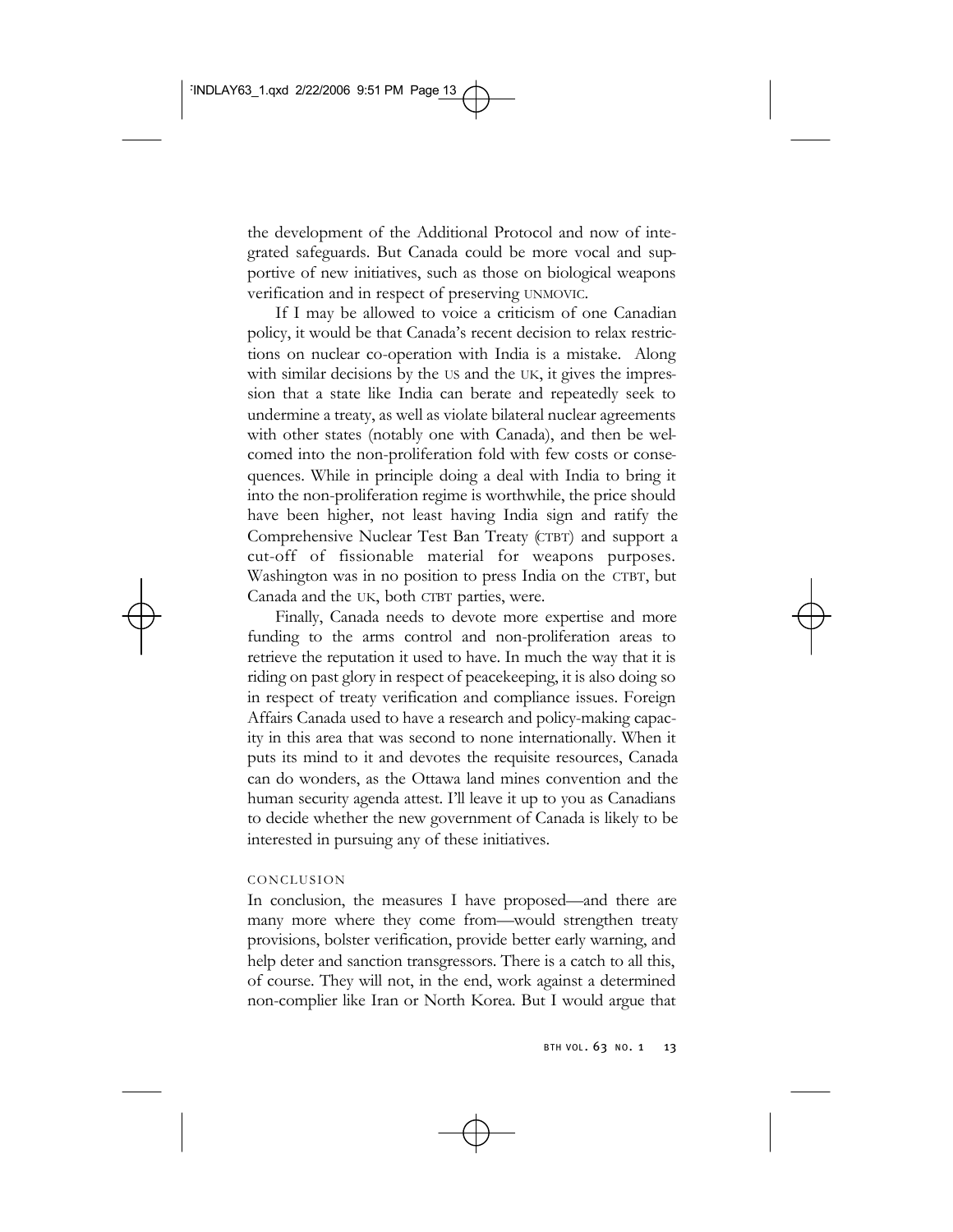such egregious cases, and those of Iraq and Libya before them, vastly exceed the capacity of treaties to deal with, however cleverly crafted by foresighted negotiators or patched up by people like me.

Many observers load too many expectations on agreements that are essentially voluntary, mutually advantageous arrangements that last as long as they last. Cases like North Korea and Iran, as we have seen, need to be taken beyond their treaty contexts when treaties can no longer cope: to regional states with leverage and influence in the case of Pyongyang, to the UN Security Council and the wider international community in the case of Tehran. And while Canada has a role to play as a sensible, reasonable partner in such efforts, it needs to leverage this cleverly in a multilateral context and—dare I say it—in collaboration where possible with the United States. It is the role of the United States that is, understandably, the key to success in all of these cases, if success is to be found at all. It is to the remaining superpower that we must look, with trepidation and hope, for fixing treaties and beyond. Perhaps Stephen Harper will do the equivalent of a "Nixon in China" and surprise us all by doing what only conservatives can do: advancing the arms control agenda from the Right.